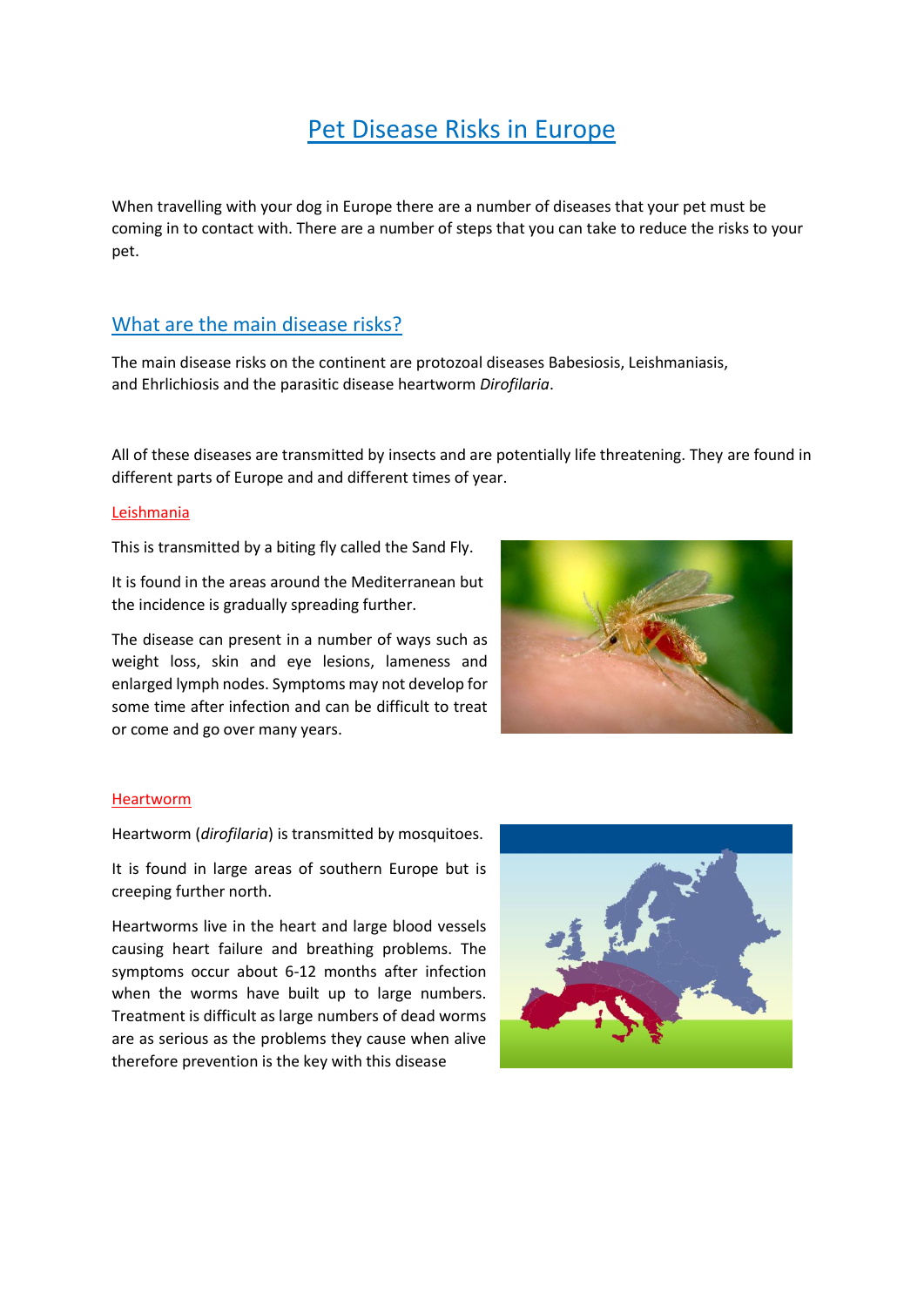#### *Ehrlichia* and *Babesia*

*Ehrlichia* and *Babesia* are transmitted by infected tick bites.

*Ehrlichia* is found in the countries around the Mediterranean and *Babesia* throughout Europe

*Babesia* causes anaemia and signs include weakness, panting, red urine and collapse. Symptoms usually occur 2-3 weeks after infection.

*Ehrlichia* affects the white blood cells and affected dogs develop a fever, some may have long term problems with their immune system. Symptoms occur 1-3 weeks after infection.



## Prevention

The main way we can reduce the risk of these diseases is by trying to prevent being bitten by the insect involved in their transmission. Heartworm treatment is aimed at preventing the parasite building up in the bloodstream.

Sandlfy/ mosquitoes – use an insect repellent collar or insect repellent spray at regular intervals. Keep your dog indoors in the evening and at night as sandflies prefer the cooler times of day.

Ticks – use a tick treatment at the correct intervals to kill ticks within the first 24 hours. A daily check should be made of your dog to identify any ticks - any ticks found should be removed immediately.

## Our Recommendations

If you are travelling to Europe with your pet and reduce the risk to your pet we would recommend the following measures:

Heartworm treatment – one week before travel and at monthly interval including one treatment when back in the UK. **ADVOCATE** 

Tick and Sandfly prevention – a repellent collar is available that kills ticks (and fleas) for up to 6 months. It also acts as a repellent to sandflies. They are odourless and waterproof.  $SCALIBOR$ 

If you are travelling for a long period of time to the Mediterranean region there is now a vaccine available against Leishmania which may be advisable. CANILEISH (NEED TO ORDER)